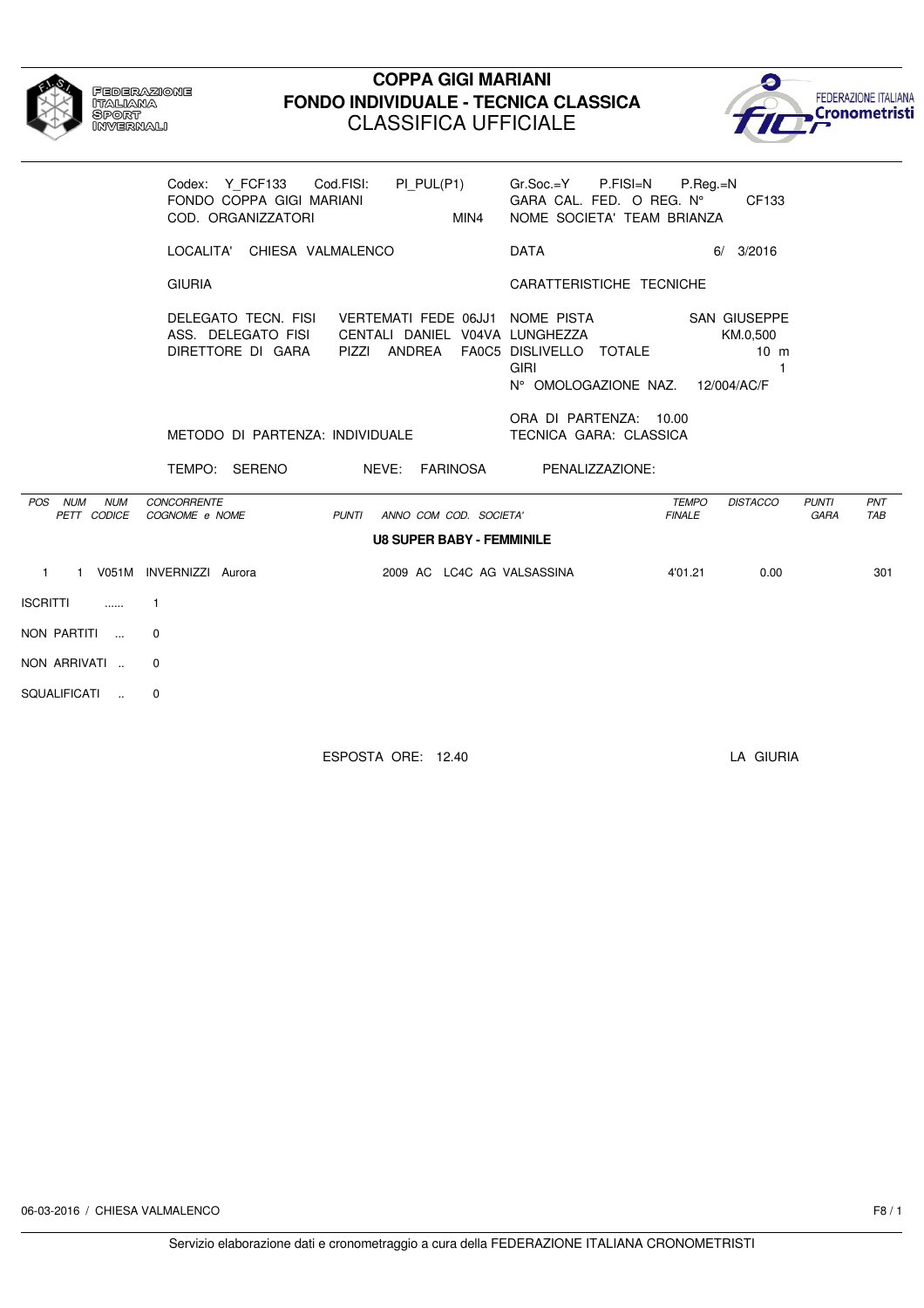

# Federazione<br>Italiana<br>Sport<br>Invernali

### **COPPA GIGI MARIANI FONDO INDIVIDUALE - TECNICA CLASSICA** CLASSIFICA UFFICIALE



|                                                           | Codex: Y MCF133 Cod.FISI:                                                                      | P.FISI=N P.Reg.=N<br>Gr.Soc.=N<br>GARA CAL. FED. O REG. Nº CF133<br>NOME SOCIETA' TEAM BRIANZA<br>MIN4        |                                                                                  |                                    |
|-----------------------------------------------------------|------------------------------------------------------------------------------------------------|---------------------------------------------------------------------------------------------------------------|----------------------------------------------------------------------------------|------------------------------------|
|                                                           | LOCALITA' CHIESA VALMALENCO                                                                    | <b>DATA</b>                                                                                                   | $6/$ 3/2016                                                                      |                                    |
|                                                           | <b>GIURIA</b>                                                                                  | CARATTERISTICHE TECNICHE                                                                                      |                                                                                  |                                    |
|                                                           | DELEGATO TECN. FISI VERTEMATI FEDE 06JJ1 NOME PISTA<br>ASS. DELEGATO FISI<br>DIRETTORE DI GARA | CENTALI DANIEL V04VA LUNGHEZZA<br>PIZZI ANDREA FA0C5 DISLIVELLO TOTALE<br><b>GIRI</b><br>N° OMOLOGAZIONE NAZ. | <b>SAN GIUSEPPE</b><br>KM.0.500<br>$10 \text{ m}$<br>$\mathbf{1}$<br>12/004/AC/F |                                    |
|                                                           | METODO DI PARTENZA: INDIVIDUALE                                                                | ORA DI PARTENZA: 10.01<br>TECNICA GARA: CLASSICA                                                              |                                                                                  |                                    |
|                                                           | TEMPO: SERENO NEVE: FARINOSA PENALIZZAZIONE:                                                   |                                                                                                               |                                                                                  |                                    |
| POS NUM<br><b>NUM</b><br>PETT CODICE                      | CONCORRENTE<br>COGNOME e NOME<br>PUNTI<br>ANNO COM COD. SOCIETA'                               |                                                                                                               | <b>TEMPO</b><br><b>DISTACCO</b><br><b>FINALE</b>                                 | <b>PUNTI</b><br>PNT<br>GARA<br>TAB |
|                                                           | <b>U8 SUPER BABY - MASCHILE</b>                                                                |                                                                                                               |                                                                                  |                                    |
| $\mathbf{1}$<br>7 T06EA<br>$\overline{2}$<br>3<br>8 T0788 | 6 V051P GIANOLA Oscar<br><b>MARTINELLI Chris</b><br>MELZANI Mattia<br>2008 AC BSCX BAGOLINO    | 2009 AC LC4C AG VALSASSINA<br>2008 AC SO29 ALTA VALTELLINA                                                    | 0.00<br>3'13.74<br>3'27.36<br>13.62<br>4'11.62<br>57.88                          | 303<br>202<br>101                  |
| <b>ISCRITTI</b><br>1.1.1.1                                | 3                                                                                              |                                                                                                               |                                                                                  |                                    |
| NON PARTITI                                               | $\mathbf 0$                                                                                    |                                                                                                               |                                                                                  |                                    |
| NON ARRIVATI                                              | 0                                                                                              |                                                                                                               |                                                                                  |                                    |
| SQUALIFICATI<br>$\sim$                                    | 0                                                                                              |                                                                                                               |                                                                                  |                                    |

ESPOSTA ORE: 12.40 LA GIURIA

06-03-2016 / CHIESA VALMALENCO F8 / 1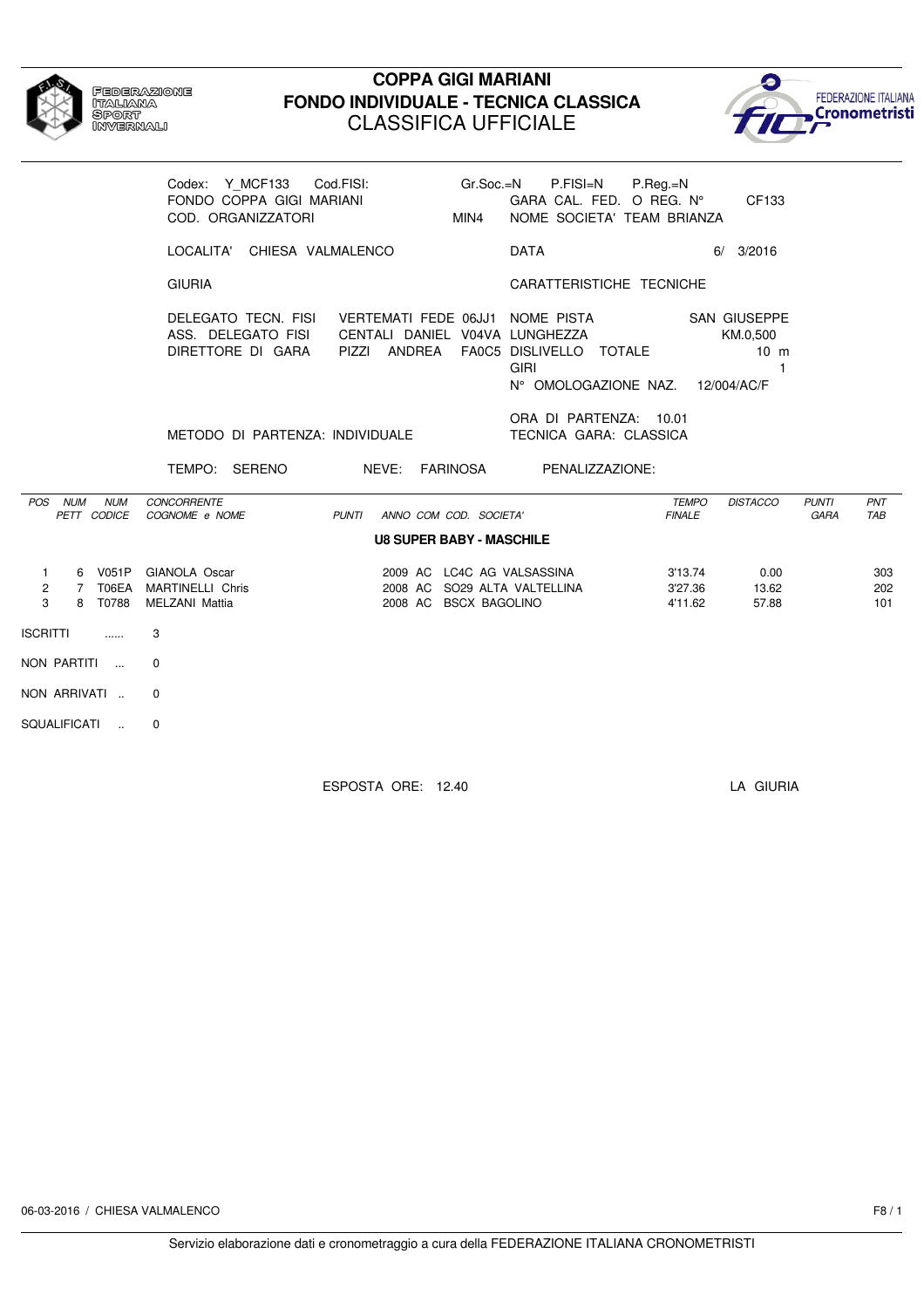

### **COPPA GIGI MARIANI FONDO INDIVIDUALE - TECNICA CLASSICA** CLASSIFICA UFFICIALE



|                                                                      |         |                           | Codex: P FCF133<br>FONDO COPPA GIGI MARIANI<br>COD. ORGANIZZATORI                                                                                                                              | Cod.FISI:<br>Gr.Soc.=N<br>MIN4                                                                                                                                                                     | P.FISI=N<br>GARA CAL. FED. O REG. $N^{\circ}$<br>NOME SOCIETA' TEAM BRIANZA | P.Reg.=N                                                                    | CF133                                                          |                      |                                             |
|----------------------------------------------------------------------|---------|---------------------------|------------------------------------------------------------------------------------------------------------------------------------------------------------------------------------------------|----------------------------------------------------------------------------------------------------------------------------------------------------------------------------------------------------|-----------------------------------------------------------------------------|-----------------------------------------------------------------------------|----------------------------------------------------------------|----------------------|---------------------------------------------|
|                                                                      |         |                           | LOCALITA' CHIESA VALMALENCO                                                                                                                                                                    |                                                                                                                                                                                                    | <b>DATA</b>                                                                 |                                                                             | $6/$ 3/2016                                                    |                      |                                             |
|                                                                      |         |                           | <b>GIURIA</b>                                                                                                                                                                                  |                                                                                                                                                                                                    | CARATTERISTICHE TECNICHE                                                    |                                                                             |                                                                |                      |                                             |
|                                                                      |         |                           | DELEGATO TECN. FISI<br>ASS. DELEGATO FISI<br>DIRETTORE DI GARA                                                                                                                                 | VERTEMATI FEDE 06JJ1 NOME PISTA SAN GIUSEPPE<br>CENTALI DANIEL V04VA LUNGHEZZA<br>PIZZI ANDREA                                                                                                     | FA0C5 DISLIVELLO TOTALE<br><b>GIRI</b><br>N° OMOLOGAZIONE NAZ. 12/004/AC/F  |                                                                             | KM.1,500<br>$25 \text{ m}$<br>$\mathbf{1}$                     |                      |                                             |
|                                                                      |         |                           | METODO DI PARTENZA: INDIVIDUALE                                                                                                                                                                |                                                                                                                                                                                                    | ORA DI PARTENZA: 10.03<br>TECNICA GARA: CLASSICA                            |                                                                             |                                                                |                      |                                             |
|                                                                      |         |                           | TEMPO: SERENO                                                                                                                                                                                  | NEVE: FARINOSA PENALIZZAZIONE:                                                                                                                                                                     |                                                                             |                                                                             |                                                                |                      |                                             |
|                                                                      | POS NUM | <b>NUM</b><br>PETT CODICE | <b>CONCORRENTE</b><br>COGNOME e NOME                                                                                                                                                           | <b>PUNTI</b><br>ANNO COM COD. SOCIETA'                                                                                                                                                             |                                                                             | <b>TEMPO</b><br><b>FINALE</b>                                               | <b>DISTACCO</b>                                                | <b>PUNTI</b><br>GARA | <b>PNT</b><br>TAB                           |
|                                                                      |         |                           |                                                                                                                                                                                                | <b>U10 BABY - FEMMINILE</b>                                                                                                                                                                        |                                                                             |                                                                             |                                                                |                      |                                             |
| $\mathbf{1}$<br>2<br>3<br>$\overline{4}$<br>5<br>6<br>$\overline{7}$ |         |                           | 15 P00WY TICOZZI Giulia<br>12 T01WX VENTURINI Heidi<br>11 T01N9 DELL'ANDRINO Sofia<br>14 V01NF ARTUSI Sophia<br>13 T04H2 INVERNIZZI Maria<br>16 P02KW CORTI Matilde<br>17 V00R7 CIPOLLA Chiara | 2006 AC LC4C AG VALSASSINA<br>2006 AC SO30 VALMALENCO<br>2007 AC SO30 VALMALENCO<br>2006 AC LC13 PRIMALUNA<br>2007 AC LC4C AG VALSASSINA<br>2006 AC MI09 GS I CAMOSCI<br>2006 AC MI09 GS I CAMOSCI |                                                                             | 7'55.22<br>8'13.42<br>8'41.66<br>8'44.55<br>8'49.08<br>10'10.17<br>10'26.62 | 0.00<br>18.20<br>46.44<br>49.33<br>53.86<br>2'14.95<br>2'31.40 |                      | 307<br>263<br>219<br>175<br>132<br>88<br>44 |
| ISCRITTI                                                             |         | $\ldots$                  | 7                                                                                                                                                                                              |                                                                                                                                                                                                    |                                                                             |                                                                             |                                                                |                      |                                             |
|                                                                      |         | NON PARTITI               | $\Omega$                                                                                                                                                                                       |                                                                                                                                                                                                    |                                                                             |                                                                             |                                                                |                      |                                             |
|                                                                      |         | NON ARRIVATI              | 0                                                                                                                                                                                              |                                                                                                                                                                                                    |                                                                             |                                                                             |                                                                |                      |                                             |
| SQUALIFICATI                                                         |         | $\sim$                    | $\Omega$                                                                                                                                                                                       |                                                                                                                                                                                                    |                                                                             |                                                                             |                                                                |                      |                                             |

ESPOSTA ORE: 12.40 LA GIURIA